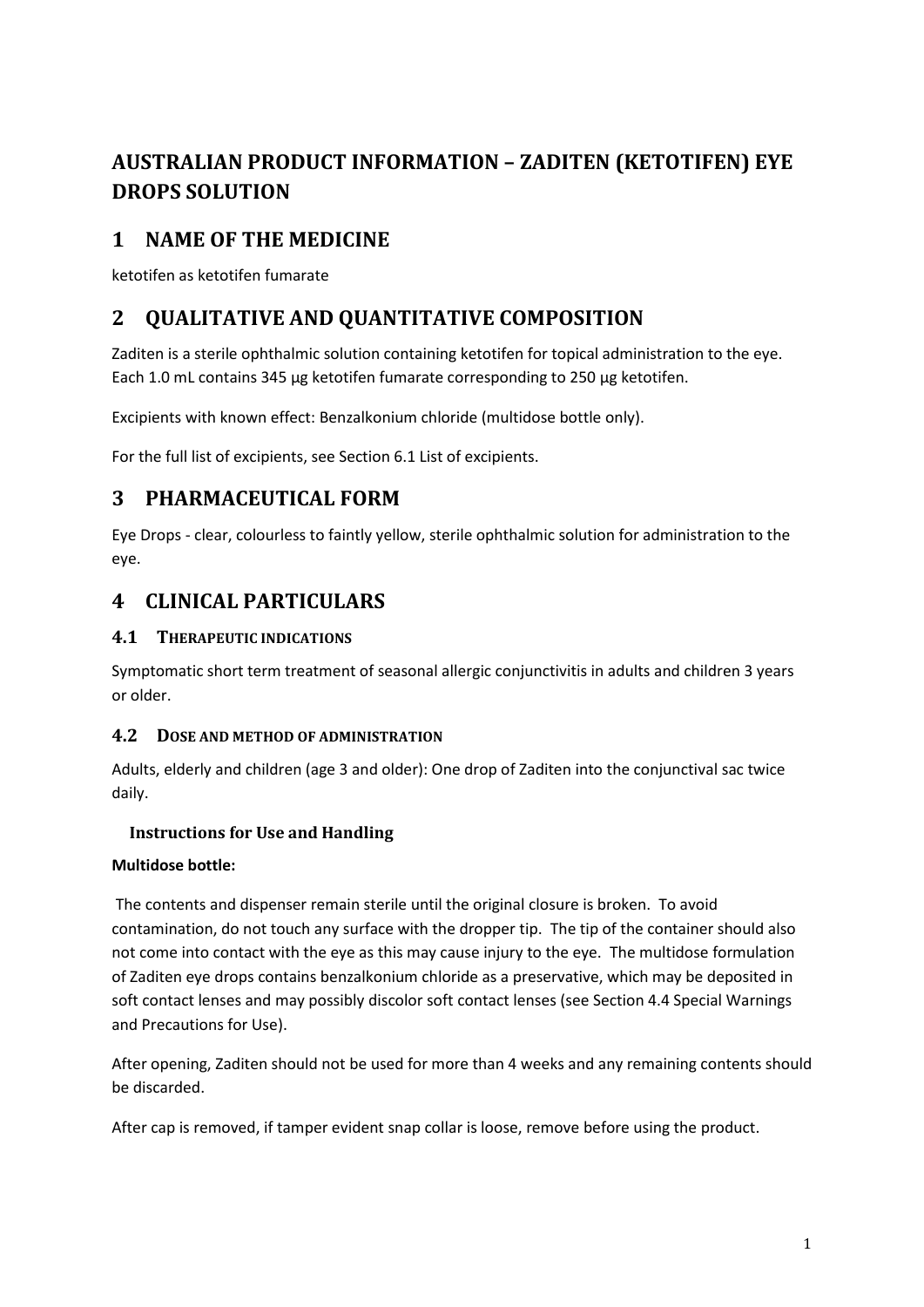### **Single dose units:**

The contents remain sterile until the original closure is broken. To avoid contamination do not touch any surface with the tip of the container. The tip of the container should also not come into contact with the eye as this may cause injury to the eye. After opening, single dose units must be used immediately. Contains no antimicrobial agent. Use once only and discard any residue. After opening a blister, any unused single dose containers should be discarded after 4 weeks unless they have been stored in the outer carton, in which case they should be discarded after 3 months.

### **4.3 CONTRAINDICATIONS**

Hypersensitivity to ketotifen or to any of the excipients.

### **4.4 SPECIAL WARNINGS AND PRECAUTIONS FOR USE**

For ocular use only.

The multidose formulation of Zaditen eye drops includes benzalkonium chloride as a preservative which may cause eye irritation. Since benzalkonium chloride may be deposited in soft contact lenses and since it has not been shown that soft contact lenses do not absorb ketotifen, Zaditen eye drops should not be instilled while the patient is wearing these lenses. The lenses should be removed before application of the drops and not reinserted earlier than 15 minutes after use.

All eye drops preserved with benzalkonium chloride may possibly discolour soft contact lenses.

### **Use in the elderly**

No data available.

### **Paediatric use (Use in children under 3 years of age)**

Safety and effectiveness in pediatric patients below 3 years of age have not been established.

### **Effects on laboratory tests**

No data available.

### **4.5 INTERACTIONS WITH OTHER MEDICINES AND OTHER FORMS OF INTERACTIONS**

If Zaditen is used concomitantly with other eye medications, there must be an interval of at least 5 minutes between the two medications.

### **4.6 FERTILITY, PREGNANCY AND LACTATION**

#### **Effects on fertility**

In a fertility study in which male rats were treated with oral doses of ≥2 mg/kg/day, there was a trend for a decrease in fertility. Ketotifen had no effect on fertility of female rats at oral doses up to 50 mg/kg/day. These doses would have resulted in systemic ketotifen levels several orders of magnitude higher than the MRHOD.

There is no data available on the effect of ketotifen hydrogen fumarate on fertility in humans.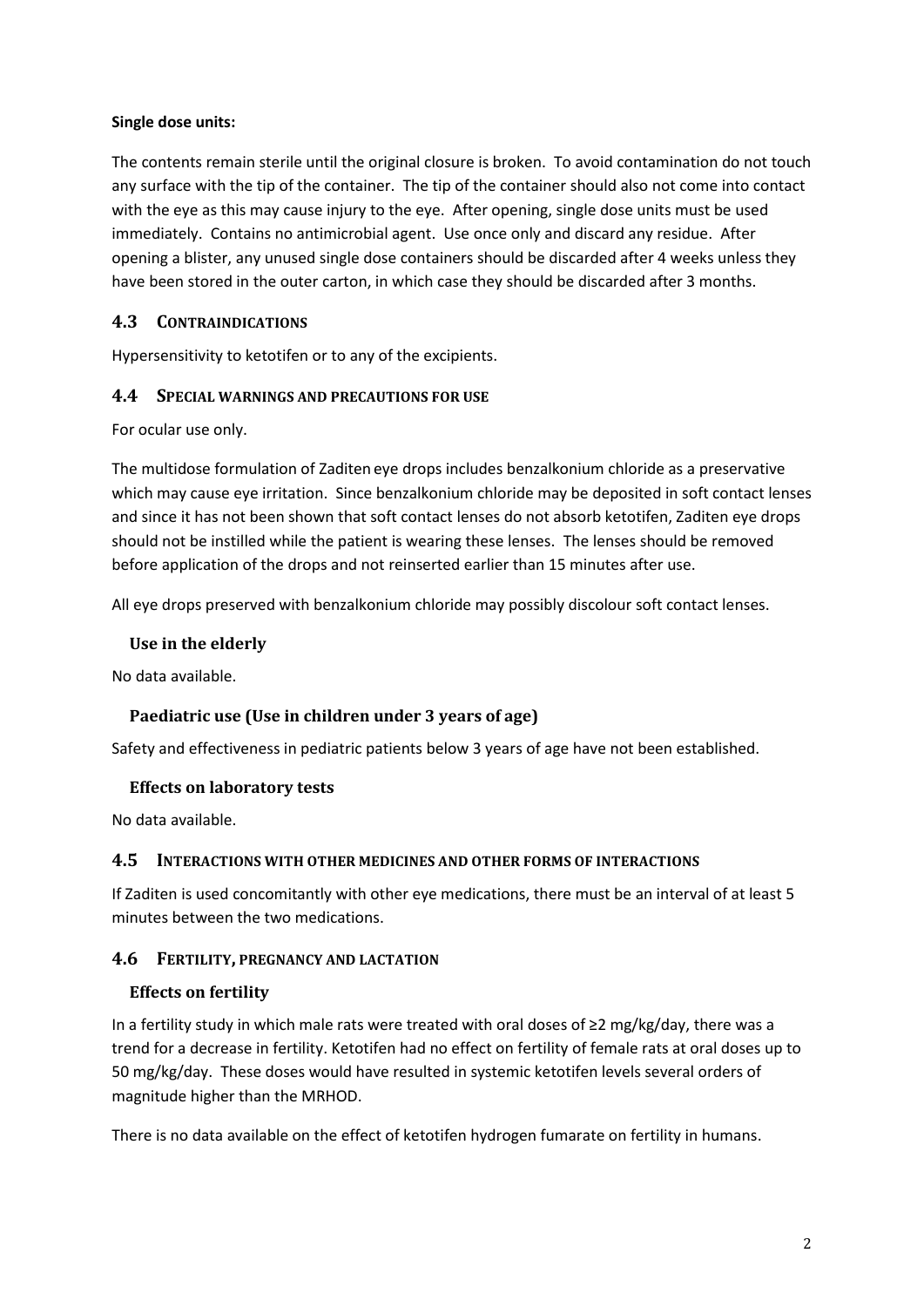## **Use in pregnancy – Pregnancy Category B1**

Oral treatment of pregnant rats and rabbits during organogenesis with doses up to 100 and 45 mg/kg/day, respectively, did not result in any embryofoetal lethal effects or malformations. Animal studies using maternally toxic oral doses showed increased pre- and postnatal mortality, but no teratogenicity. In the offspring of rats that received ketotifen orally from day 15 of pregnancy to day 21 post partum at the maternally toxic dose of 50 mg/kg/day, postnatal mortality was increased, and body weight gain during the first four days post partum was slightly decreased. These doses would have resulted in systemic ketotifen levels several orders of magnitude higher than the MRHOD.

There are no adequate data from the use of ketotifen eye drops in pregnant women. Caution should be exercised when prescribing to pregnant women. When prescribing to pregnant woman, the benefits to the mother should be weighed against the risk to the fetus.

### **Use in lactation**

Ketotifen has been identified in the milk of lactating rats following oral administration. It is not known whether topical ocular administration could result in sufficient systemic absorption to produce detectable quantities in human breast milk. Zaditen should be used with caution in breastfeeding women.

### **4.7 EFFECTS ON ABILITY TO DRIVE AND USE MACHINES**

Any patient who experiences blurred vision or somnolence (see Section 4.8 Adverse Effects (Undesirable Effects) should not drive or operate machines.

# **4.8 ADVERSE EFFECTS (UNDESIRABLE EFFECTS)**

Tabulated summary of adverse drug reactions from clinical trials [21,49]

Adverse drug reactions from clinical trials (Table 1) are listed by MedDRA system organ class. Within each system organ class, the adverse drug reactions are ranked by frequency, with the most frequent reactions first. Within each frequency grouping, adverse drug reactions are presented in order of decreasing seriousness. In addition, the corresponding frequency category for each adverse drug reaction is based on the following convention (CIOMS III): very common (≥1/10); common (≥1/100 to <1/10); uncommon (≥1/1,000 to <1/100); rare (≥1/10,000 to <1/1,000); very rare (<1/10,000).

### **Table 1 Adverse drug reactions from clinical trials**

| Immune system disorders                                                                                                             |
|-------------------------------------------------------------------------------------------------------------------------------------|
| Uncommon: Hypersensitivity, allergic reactions                                                                                      |
| Nervous system disorders                                                                                                            |
| Uncommon: Headache.                                                                                                                 |
| Eye disorders                                                                                                                       |
| Common: Punctate keratitis, corneal erosion, eye irritation, eye pain,                                                              |
| Uncommon: Vision blurred (during instillation), dry eye, eyelid disorder, conjunctivitis,<br>photophobia, conjunctival haemorrhage. |
|                                                                                                                                     |

Gastrointestinal disorders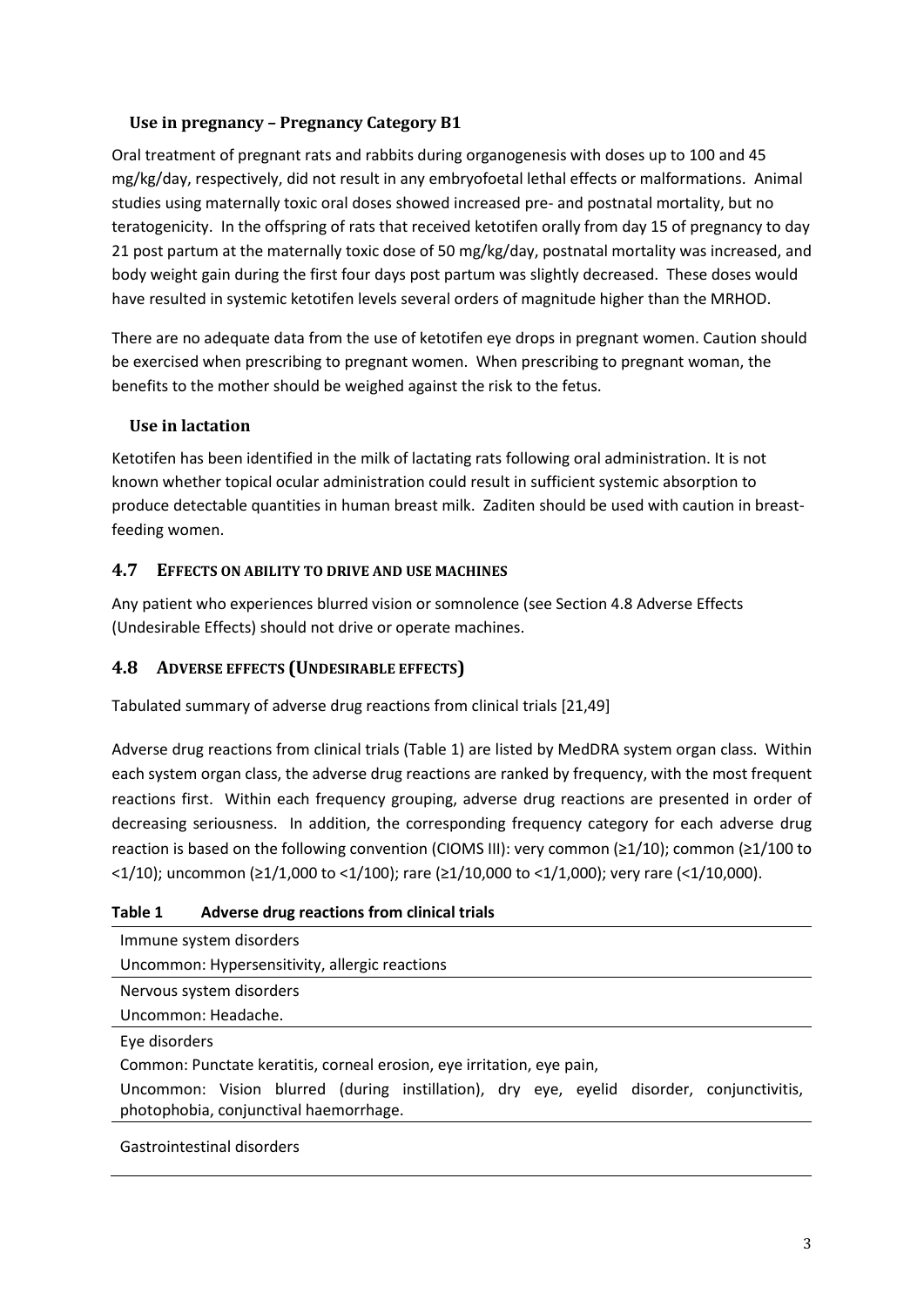Immune system disorders

Uncommon: Hypersensitivity, allergic reactions

Uncommon**:** Dry mouth

Skin and subcutaneous tissue disorders

### Uncommon**:** Rash, eczema, urticaria

General disorders and administration site conditions

Uncommon**:** Somnolence

Adverse drug reactions from post marketing experience (Frequency not known)

The following adverse drug reactions have been derived from post-marketing experience with Zaditen eye drops. Because these reactions are reported voluntarily from a population of uncertain size, it is not possible to reliably estimate their frequency which is therefore categorized as not known.

### Ocular adverse drug reactions

Post marketing cases have been reported of localized allergic/hypersensitivity reaction, including mostly contact dermatitis, eye swelling, and eyelid pruritis and oedema.

#### Systemic adverse drug reactions

In addition, post marketing systemic hypersensitivity reactions have been reported including but not limited to facial swelling/oedema (in some cases associated with contact dermatitis) and exacerbation of pre-existing allergic conditions such as asthma and eczema. Dizziness has also been reported.

### **Reporting suspected adverse effects**

Reporting suspected adverse reactions after registration of the medicinal product is important. It allows continued monitoring of the benefit-risk balance of the medicinal product. Healthcare professionals are asked to report any suspected adverse reactions at [www.tga.gov.au/reporting-problems.](http://www.tga.gov.au/reporting-problems)

### **4.9 OVERDOSE**

No case of overdose has been reported.

Oral ingestion of the contents of a 5 mL bottle would be equivalent to 1.25 mg of ketotifen and oral ingestion of the contents of a single dose unit would be equivalent to 0.1 mg of ketotifen. Clinical results have shown no serious signs or symptoms after oral ingestion of up to 20 mg of ketotifen.

For information on the management of overdose, contact the Poisons Information Centre on 13 11 26 (Australia).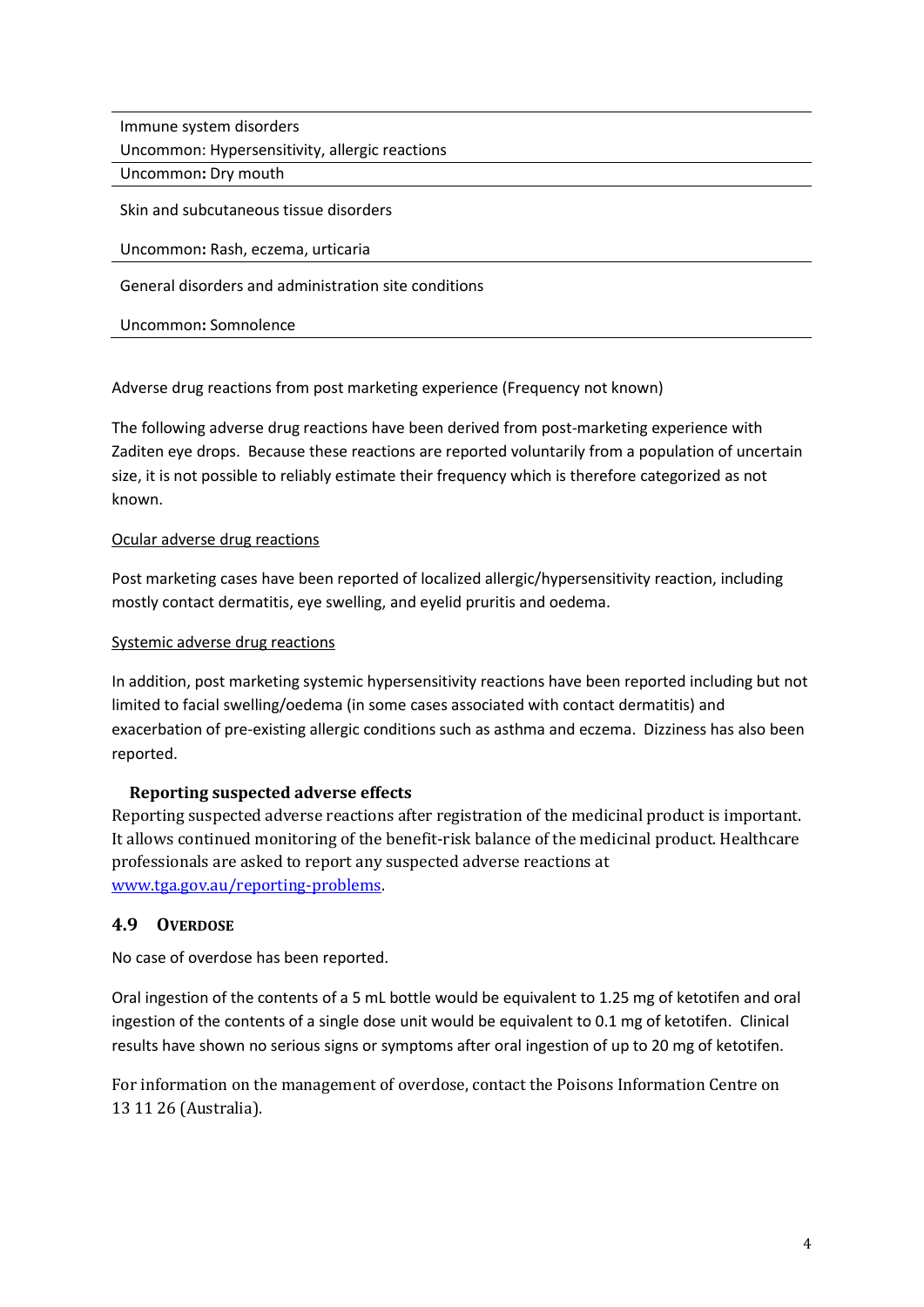# **5 PHARMACOLOGICAL PROPERTIES**

# **5.1 PHARMACODYNAMIC PROPERTIES**

# **Mechanism of action**

Ketotifen has a non specific anti-inflammatory action and is a mast cell stabiliser. Ketotifen also decreases chemotaxis, activation and degranulation of eosinophils. Increased cAMP levels by phosphodiesterase inhibition may contribute to the cell stabilising effect of ketotifen.

# **Clinical trials**

The efficacy of Zaditen was evaluated in 6 conjunctival allergen challenge studies in a total of 634 sensitised subjects (573 receiving Zaditen, including 133 paediatric subjects aged 8-16 years) and 2 four-week environmental studies in a total of 1023 patients with seasonal allergic conjunctivitis (346 receiving Zaditen).

In conjunctival allergen challenge studies, Zaditen was significantly more effective than placebo in preventing ocular itching associated with allergic conjunctivitis. The action of ketotifen occurred rapidly with an effect seen within minutes after administration. The duration of action of a single dose was found to be 8 to 12 hours. In children the efficacy of Zaditen was superior to placebo and similar to that in adults.

The 2 environmental studies were identical in design, both double-masked, parallel group, comparative studies. Results are summarised in Table 2.

# **Table 2: Responder Rate (proportion of patients with excellent or good global efficacy at day 5 to 8)**

| Treatment (n*)       | <b>Patient Assessment</b> |           | <b>Investigator Assessment</b> |           |
|----------------------|---------------------------|-----------|--------------------------------|-----------|
|                      | Responder                 | P-Value** | Responder                      | P-Value** |
|                      | Rate (%)                  |           | Rate (%)                       |           |
| Study 1              |                           |           |                                |           |
| Ketotifen (109)      | 49.5                      |           | 53.2                           |           |
| Vehicle (106)        | 33.0                      | 0.015     | 32.1                           | 0.001     |
| Levocabastine (107)  | 41.1                      | 0.197     | 45.8                           | 0.235     |
| Study 2              |                           |           |                                |           |
| Ketotifen (149)      | 45.6                      |           | 45.6                           |           |
| <b>Vehicle (150)</b> | 44.0                      | 0.775     | 48.0                           | 0.679     |
| Levocabastine (134)  | 49.3                      | 0.543     | 52.2                           | 0.268     |

\* RAST-positive intention-to-treat.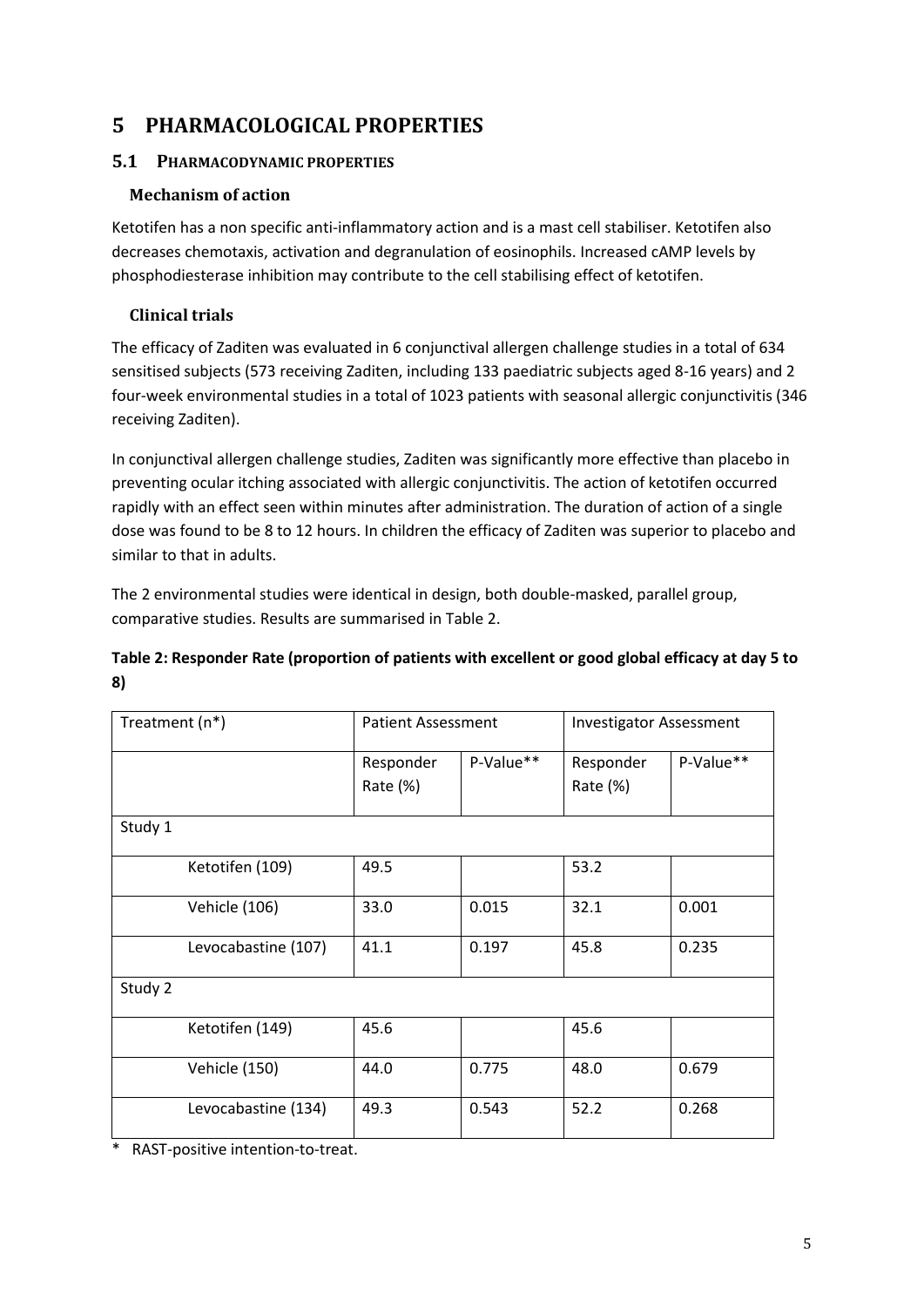\*\* Ketotifen response compared with that of either vehicle or levocabastine.

In view of the high placebo response observed in Study 2, an exploratory subgroup analysis was performed which included only those patients recruited during the peak pollen season. At day 5 to 8 the responder rates based on the patient assessment of global efficacy were 52.3% (ketotifen), 38.5% (vehicle) and 52.7% (levocabastine). Both levocabastine and ketotifen were significantly superior to vehicle (p=0.048 and 0.045, respectively).. This exploratory subgroup analysis cannot be used to support efficacy but might be useful in the design of another study.

The safety of Zaditen was evaluated in a total of 12 studies including 947 patients with an ocular pollen allergy who participated in efficacy studies and an additional 442 healthy volunteers (including 42 paediatric subjects aged 3-11 and 133 aged 8-16 years) who were enrolled in pharmacokinetic, local tolerance, safety and special studies. There were no significant findings noted on visual acuity, pupil size and reactivity or slit lamp examination. Dilated ophthalmoscopy and measurements of intraocular pressure revealed no abnormalities.

# **5.2 PHARMACOKINETIC PROPERTIES**

# **Absorption**

In a pharmacokinetic study conducted in 18 healthy volunteers with Zaditen eye drops, plasma levels of ketotifen after ocular administration for 14 days were in most cases below the limit of quantitation (20 picograms/mL).

### **Biotransformation and elimination**

After oral administration, ketotifen is eliminated biphasically, with an initial half-life of 3 to 5 hours and a terminal half-life of 21 hours. About 1% of the substance is excreted unchanged in the urine within 48 hours and 60 to 70% as metabolites. The main metabolite is the practically inactive ketotifen-N-glucuronide.

# **5.3 PRECLINICAL SAFETY DATA**

# **Genotoxicity**

Please refer to Section 4.6 Fertility, Pregnancy and Lactation.

### **Carcinogenicity**

Long-term studies in mice and rats revealed no evidence for carcinogenicity of ketotifen at dietary doses up to 93 and 71 mg/kg/day, respectively. These doses would have resulted in systemic ketotifen levels several orders of magnitude higher than those after administration of the maximum recommended human ocular dose (MRHOD). Ketotifen was not genotoxic in a battery of *in vitro* and *in vivo* assays including the Ames test, chromosomal aberration test with V79 Chinese hamster cells, micronucleus test in mice and mouse dominant lethal test.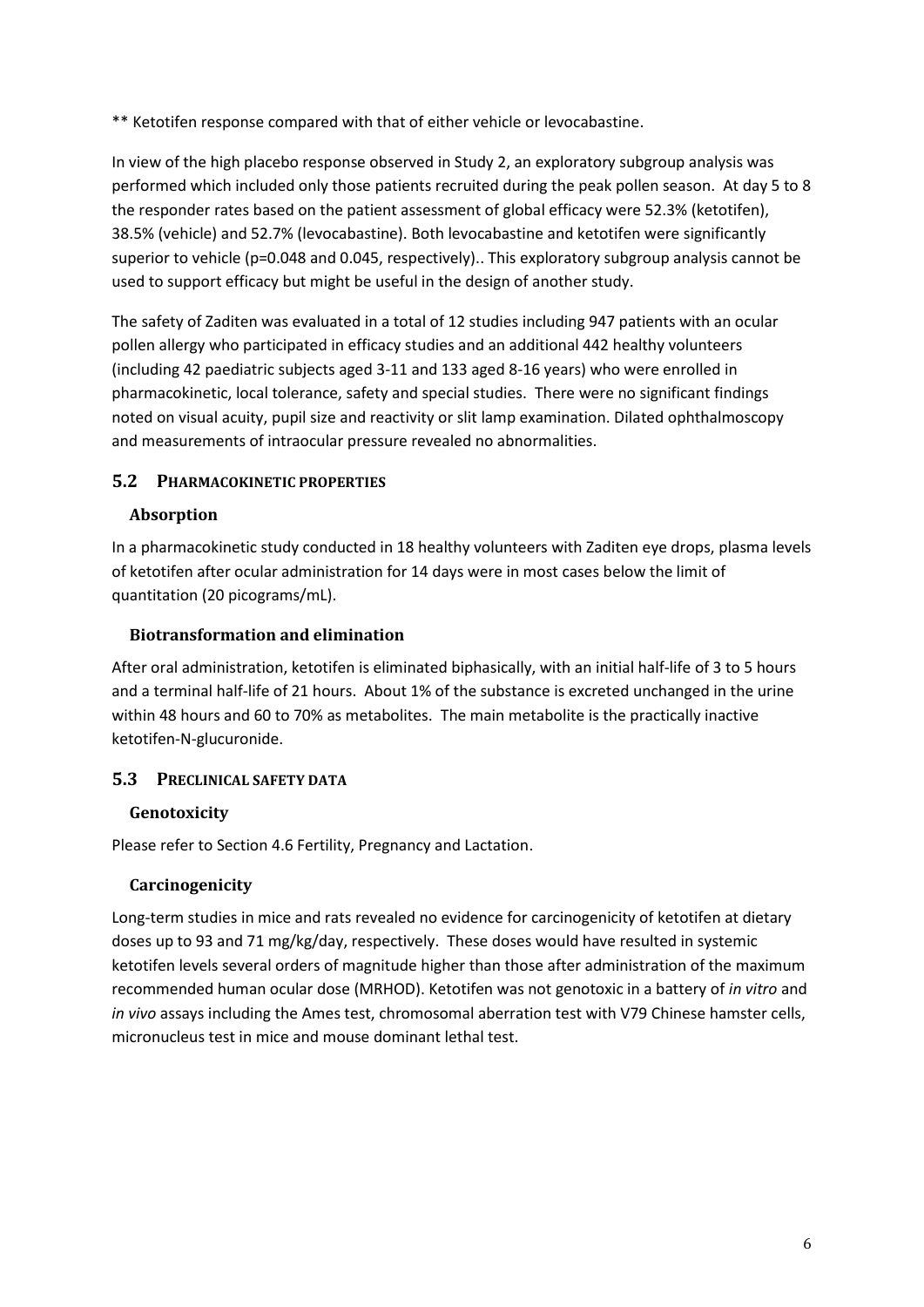# **6 PHARMACEUTICAL PARTICULARS**

## **6.1 LIST OF EXCIPIENTS**

### **Multidose bottle:**

Benzalkonium chloride 0.1 mg/mL as preservative, glycerol, sodium hydroxide and water for injections.

### **Single dose units:**

Glycerol, sodium hydroxide and water for injections.

# **6.2 INCOMPATIBILITIES**

Incompatibilities were either not assessed or not identified as part of the registration of this medicine.

# **6.3 SHELF LIFE**

In Australia, information on the shelf life can be found on the public summary of the Australian Register of Therapeutic Goods (ARTG). The expiry date can be found on the packaging.

### **6.4 SPECIAL PRECAUTIONS FOR STORAGE**

Store below 25°C. (See Instructions for Use and Handling.)

### **6.5 NATURE AND CONTENTS OF CONTAINER**

### **Multidose bottle:**

2.5 mL and 5 mL.

### **Single dose units:**

Blocks of 5 x 0.4 mL single dose units each packed in a blister and supplied in cartons containing 20 x 0.4mL.

### **6.6 SPECIAL PRECAUTIONS FOR DISPOSAL**

In Australia, any unused medicine or waste material should be disposed of by taking to your local pharmacy.

### **6.7 PHYSICOCHEMICAL PROPERTIES**

Ketotifen fumarate is a white to brownish-yellow, fine crystalline powder. It is sparingly soluble in water, slightly soluble in methanol and very slightly soluble in acetonitrile.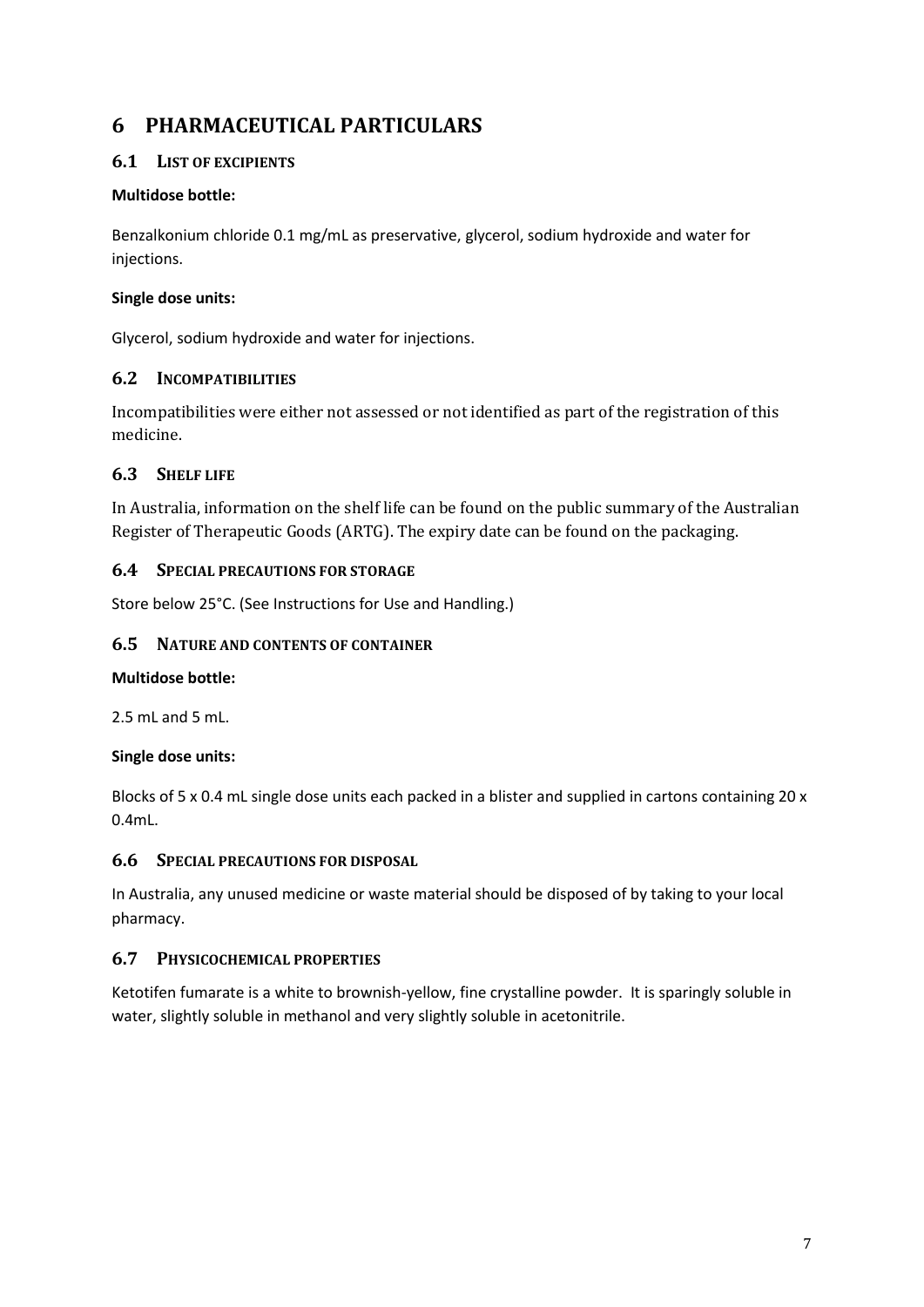# **Chemical structure**



| Chemical name:     | 4-(1-methylpiperidin-4-ylidene)-4,9-dihydro-10H-<br>benzo[4,5]cyclohepta[1,2-b]thiophen-10-one hydrogen (E)-<br>butenedioate |
|--------------------|------------------------------------------------------------------------------------------------------------------------------|
| Molecular formula: | $C_{19}H_{19}NOS.C4H4O4$                                                                                                     |

Molecular weight: 425.5

### **CAS number**

34580-14-8

# **7 MEDICINE SCHEDULE (POISONS STANDARD)**

Schedule 2 (Pharmacy Medicine)

# **8 SPONSOR**

Novartis Pharmaceutical Australia Pty Limited

ABN 18 004 244 160

54 Waterloo Road

Macquarie Park NSW 2113

# **9 DATE OF FIRST APPROVAL**

17 April 2007

# **10 DATE OF REVISION**

28 January 2021

 $e^*$  = Registered Trademark

### **SUMMARY TABLE OF CHANGES**

| Section<br><b>Changed</b> | <b>Summary of new information</b> |  |
|---------------------------|-----------------------------------|--|
| All                       | PI reformat                       |  |